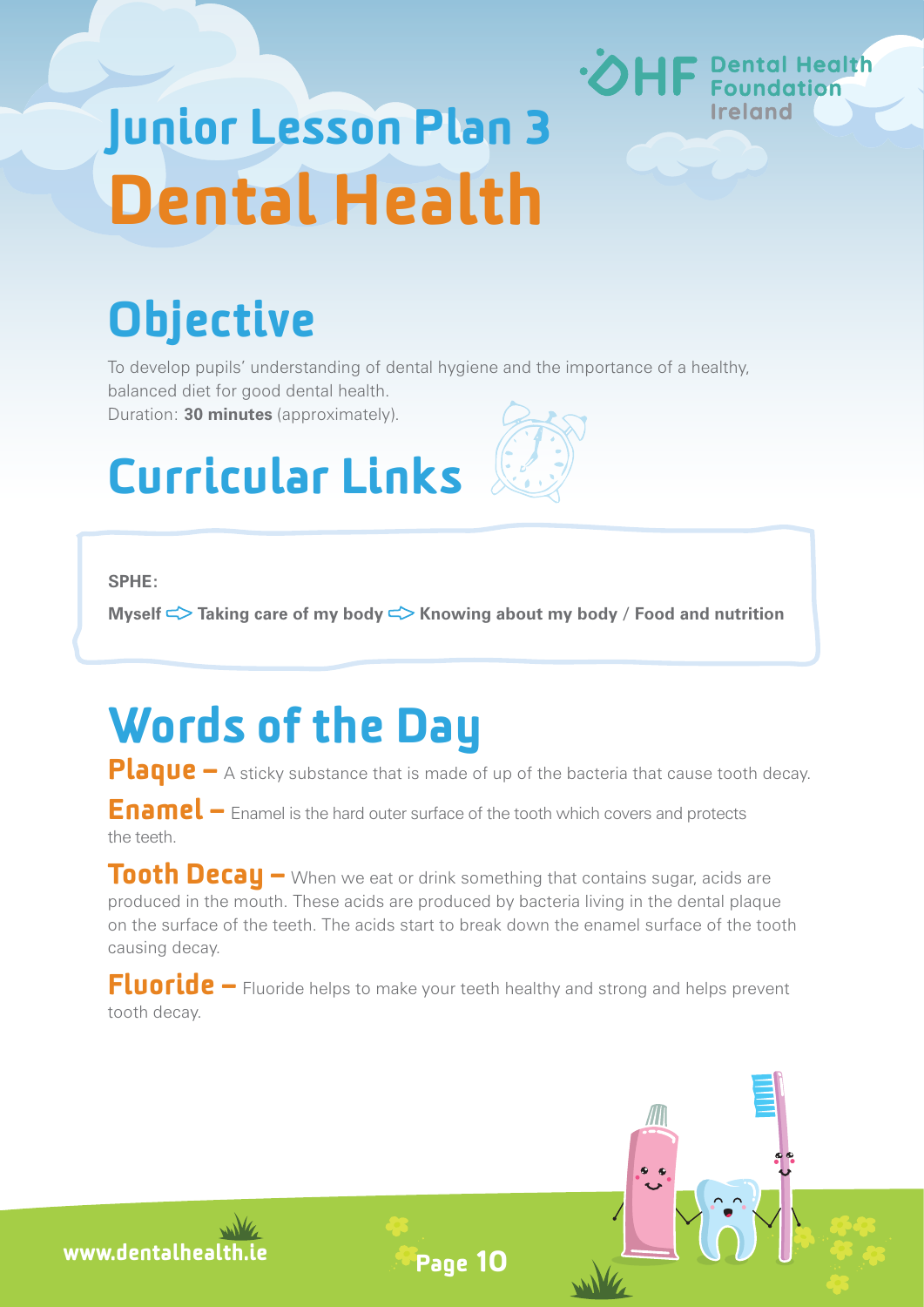### Class Discussion

Inform pupils that you will be learning about dental care. Ask pupils what they understand by this term. Explain that it means looking after the mouth, teeth and gums. Ask pupils to indicate their gums.

As a class, discuss 1) why dental care is important and 2) how to have good dental hygiene. For example:

#### 1 Why is dental hygiene important?

- **•** Poor dental hygiene can cause toothache, tooth decay or sore gums.
- Poor dental hygiene can cause bad breath.
- · Good dental hygiene when you're young is a great start to having good strong teeth when you're older.
- · Teeth are important for eating, talking and smiling.

Explain tooth decay (see words of the day for definition). Luckily, the mouth has its own built-in defence against tooth decay. About 20 minutes after eating or drinking something sugary, if no more sugar is taken, the acid begins to neutralise and the tooth surface is restored to normal. This is why it is important not to eat sugary drinks or snacks between meals.

#### 2 How to have good dental care:

- **•** Eat healthy meals and snacks.
- **•** The best drinks for teeth are water and milk.
- · Eat dairy products like milk, natural yogurt and cheese (low-fat varieties recommended) as they are great sources of calcium, which helps to keep teeth healthy.
- · Avoid sugary snacks such as sweets, chocolate, biscuits and sugary drinks. Snacking on foods which have lots of sugar can lead to tooth decay.

Page 11

- **•** Clean your gums and teeth properly.
- **•** Brush your teeth twice daily.



www.dentalhealth.ie

Dental Health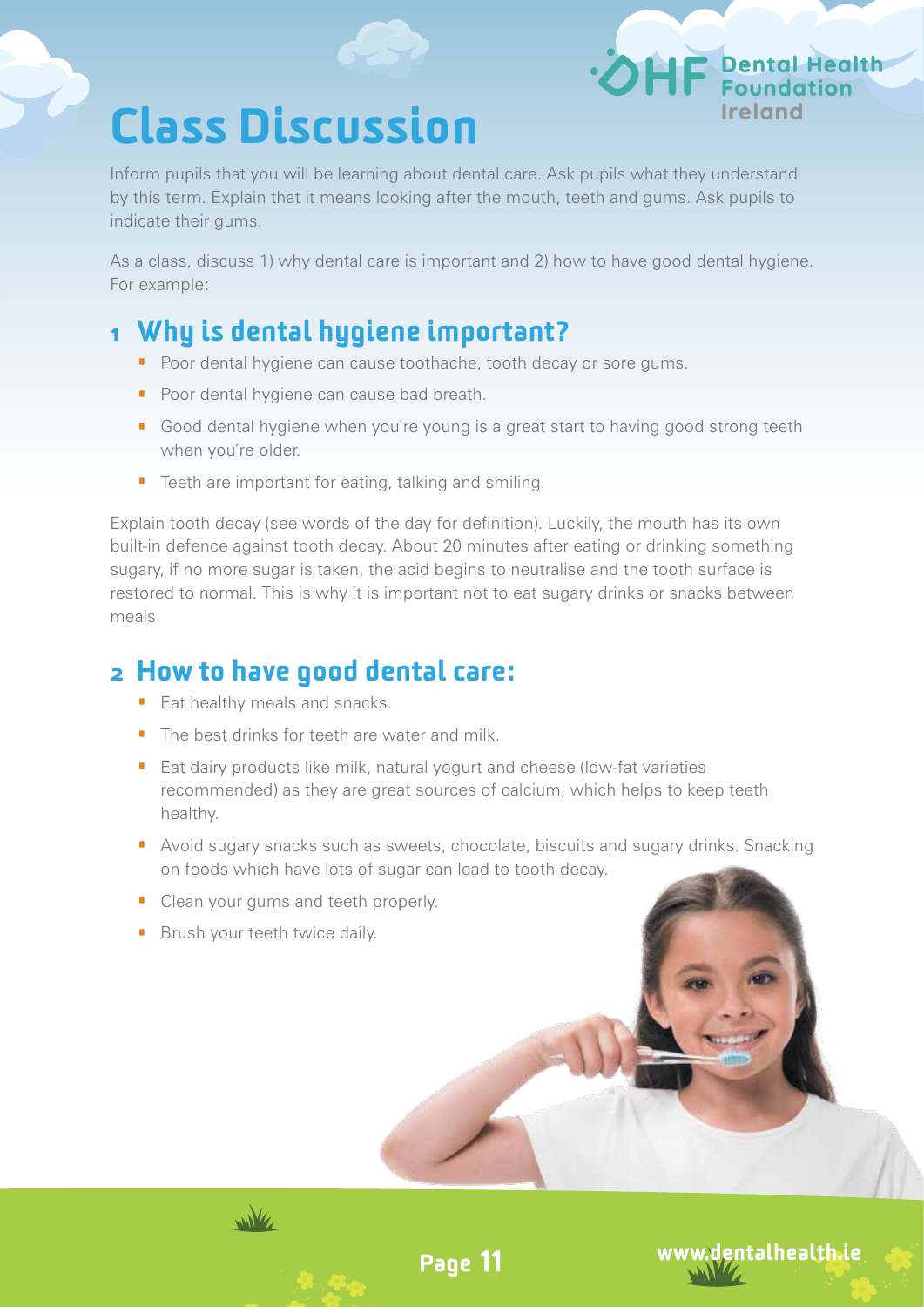### Pair Discussion



Read aloud the following questions about dental hygiene and ask pupils to confer in pairs, then come together as a class and discuss (answers in brackets below).

- **1** How often do you think you should brush your teeth? (Twice a day)
- **2** How should you brush your teeth? (Procedure outlined below)
- **3** How long should you brush your teeth for? (2-3 minutes)

Outline procedure for brushing teeth:

- **Q** Get help to brush your teeth.
- **Q** Brush two teeth at a time (width of the toothbrush head).
- **O** Count to ten for every two teeth you brush.
- **O** Brush gums and teeth with a toothbrush and pea-sized amount of fluoride toothpaste (at least 1,000 ppm) in a gentle circular motion. (See pictures)
- **Q** Brush top and bottom teeth.
- **Q** Brush outside of teeth and gums, inside of teeth and gums and biting surface.
- $\Box$  Spit out after brushing no rinsing.